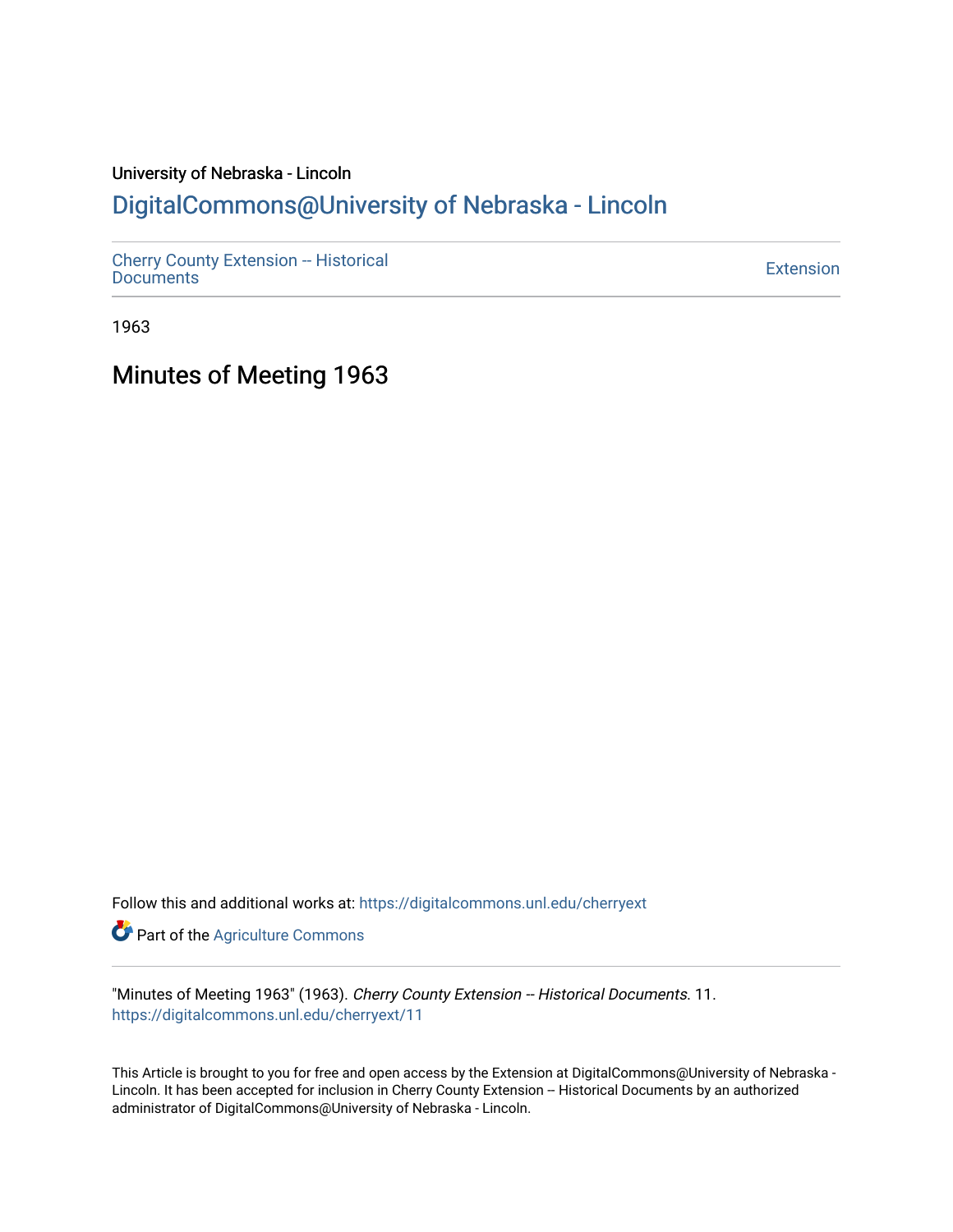## MINUTES OF EXTENSION BOARD MEETING August 20, 1963

PRESENT: Chairman, Ralph Daniela Vice-Chairman, Henry Fox Secretary-Treasurer, Clam Foster Members - Bob Moreland, Mrs. Wm. Cobb & Wm. Roesch Home Extension Council Chairman, Mrs. Merle Paxson District Supervisors, Ray Russell and Miss Ethel Saxton Agent Stokely Guests - Mrs. Leslie Kime and Martin Restrop

Meeting called to order by Ralph Daniels at 1:30 p.m., in the County Agents Office. Minutes of the April 16, 1963, meeting were read and approved.

Financial report was presented and approved.

The old office furniture was sold for a total of \$24.00. This money will be used to purchase items and supplies that otherwise would be purchased by tax funds.

#### OLD BUSINESS :

/

Miss Saxton; District Extension Supervisor, explained the starting of Home Agent, Mrs. Leslie Kime, with the state on October 1, 1963, and in Cherry County, November 1, 1963. The month of October will be spent in Dawson County for training.

Mrs. Kime was asked if she would accept the Home Agent job at salary of \$600.00 per year from county funds. Not accepted. After discussion . the motion was made by Mrs. Cobb to hire Mrs. Kime for \$720.00 salary per year from county funds; seconded by Mrs. Paxson; motion carried. Mrs. Kime accepted.

#### NEW BUSINESS:

The Cherry County Extension Service and Cherry Soil & Water Conservation District combined annual meeting has been set for November  $\mu$ , 1963, at Valentine. Motion made by Bob Moreland to join the Cherry SWCD for the annual meeting; seconded by Henry Fox; motion carried. Agent Stokely and Mrs. Paxson appointed as committee to work with the Cherry SWCD committee.

Meeting adjourned.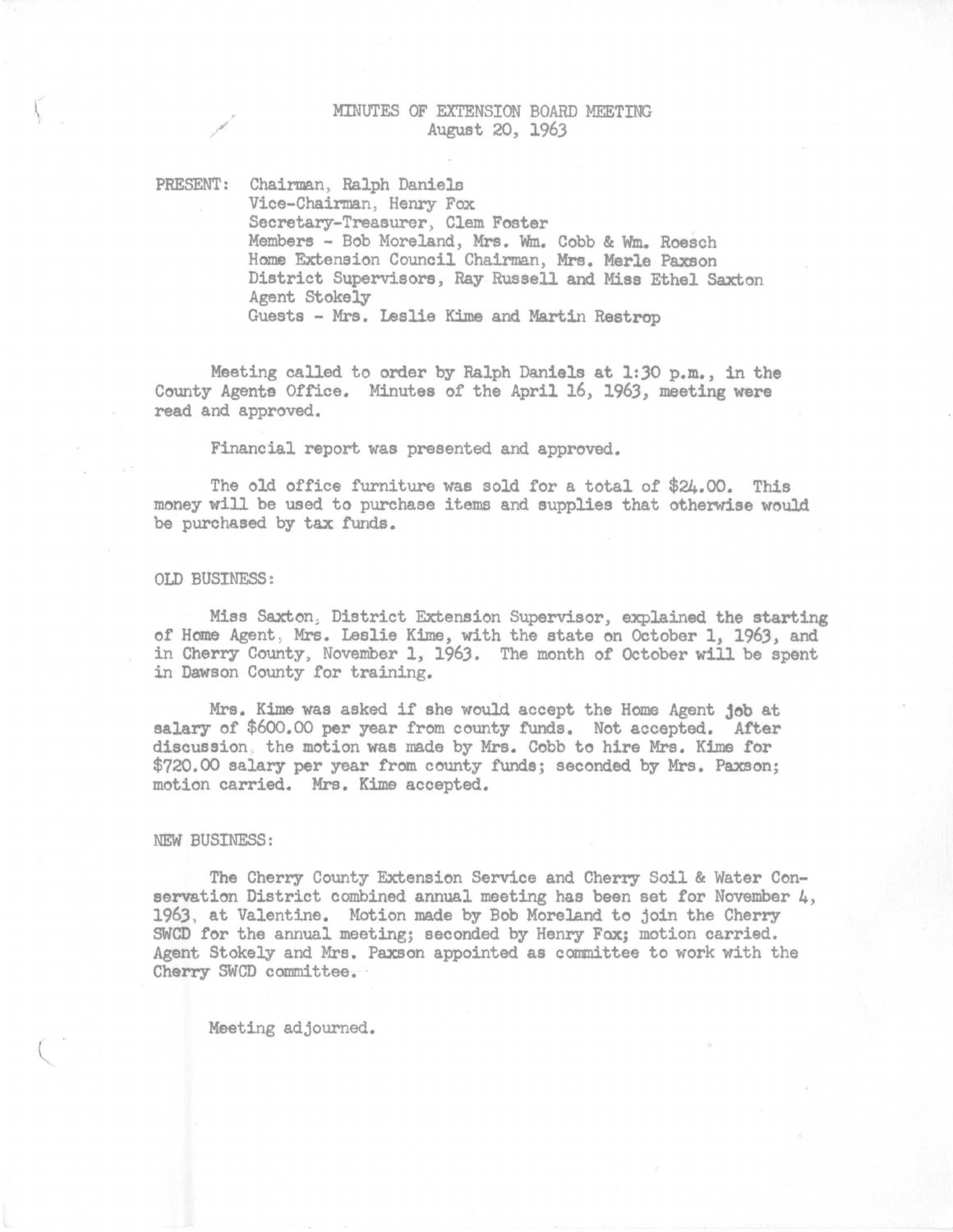## MINUTES OF EXTENSION BOARD MEETING April 16, 1963

PRESENT: Chairman, Ralph Daniels Vice-Chairman, Henry Fox Secretary-Treasurer, Clem Foster Members - Bill Roesch, Gordon McLeod, Darrell Mundorf, Bob Moreland, Mrs. Wm. Cobb Home Extension Council Chairman, Mrs. Merle Paxson District Supervisors, Ray Russell and Miss Ethel Saxton Agent Stokely

Meeting was called to order by Chairman Daniels in the County Agents Office, 1:00 p.m., CST. Minutes of the January 31 Extension Board meeting were read and approved.

#### OLD BUSINESS:

It was pointed out by Agent Stokely that the salary set for office assistant, Dorthea Lopez, at the January 31 meeting, was not approved by the County Commissioners. Action was taken at the January 31 meeting to increase the office assistant's salary to  $$275.00$  per month. The County Commissioners reduced it to \$270.00 per month. This figure would make it comparable to salaries received by county deputies.

#### NEW BUSINESS:

(1) The 1963-64 Cherry County Extension budget was discussed and worked on. Total budget for the  $63-64$  fiscal year totaled \$10,508.00. Motion made by Mrs. Cobb, seconded by Mrs. Paxson, to approve the budget; carried.

The Thedford District Extension Board was represented at this budget meeting by Agents Dunn and Schleicher, Board Chairman, Bob Finney, and board members, Roger French and Jerry Spencer. These gentlemen discussed the work done by the Thedford District in the southern part of Cherry County and urged some consideration from the Cherry County Extension Board to increase the financial support given to the Thedford District for work done in southern Cherry County. Motion was made by Darrell Mundorf to increase this portion of the Extension budget from \$925.00 to \$1360.00; seconded by Bob Moreland; carried.

(This figure was arrived at by estimating what the Thedford District Extension budget would amount to for  $163-164$ , \$8000, and by arriving at a percentage figure of the amount of time and activity spent in southern Cherry County, 17%.)

(2) District Supervisors, Saxton and Russell, explained to the board the good possibility of hiring Mrs. Leslie Kime as Home Agent in Cherry County. Apparently Mrs. Kime will not be able to assume duties in Cherry County until the fall of 1963.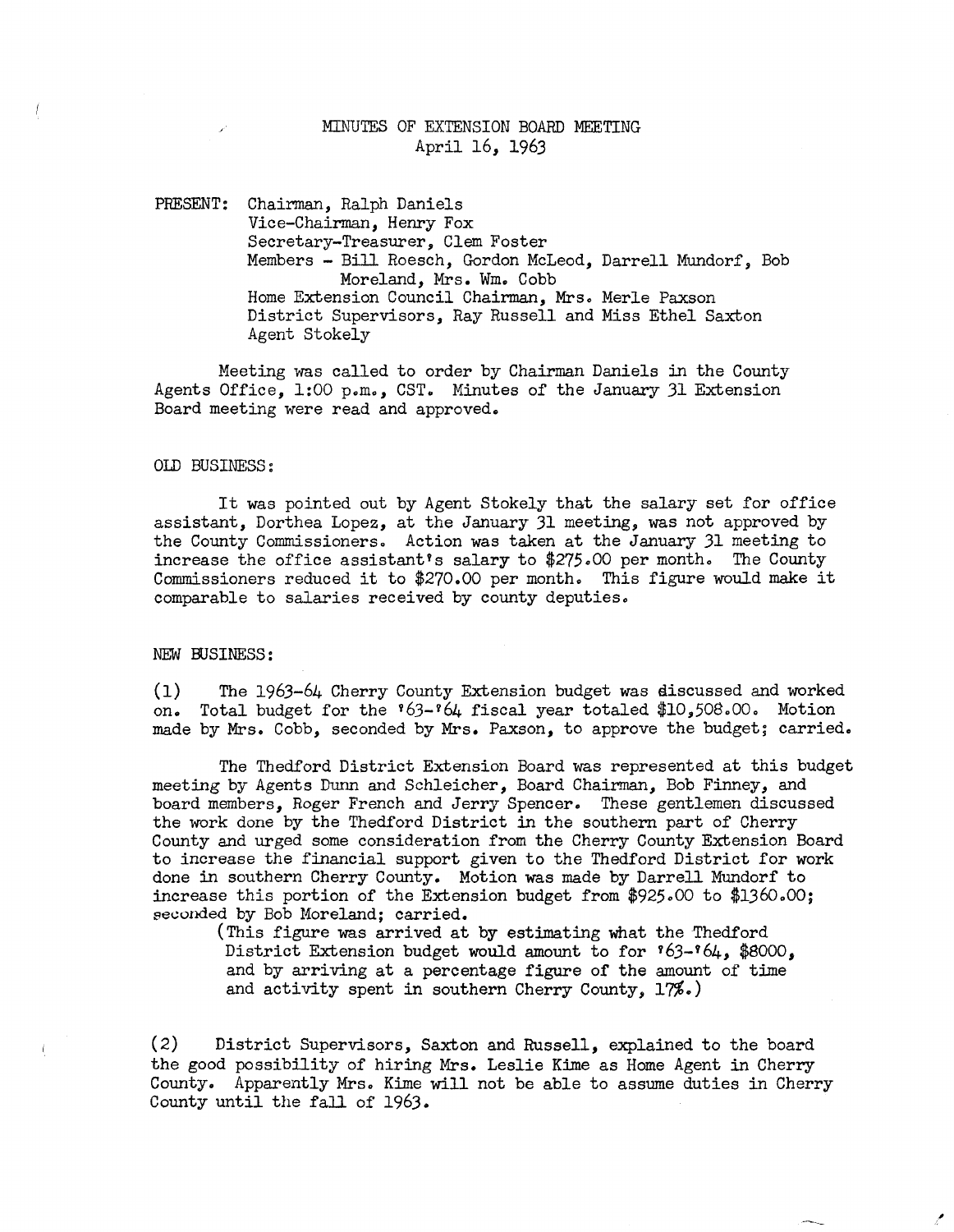(3) Motion made by Bill Roesch and seconded by Mrs. Cobb, that on special occasion the Cherry County Home Agent is to go into the area in southern Cherry County normally handled by the Thedford District offices; motion carried. (This clarifies the statement made in the January 31 minutes.)

(4) Due to the resignation of Keith Redinbaugh on December 1, 1962, it was estimated that the 1962-63 Cherry County budget would be long \$1225.00. It was felt that this would be the best possible opportunity for the purchase of necessary office equipment for the Cherry County office. This equipment is as follows: 1 conference table, 8 straight chairs, 2 arm chairs. (This purchase was approved at the January 31 Extension Board meeting.) In addition to the mentioned items of furniture, the following were also approved for purchase: 1 telephone table, 2 desks, 2 desk chairs, 1 card file, 1 desk light, and 2 waste baskets. Motion made by Darrell Mundorf, seconded by Bob Moreland, to purchase the additional items of equipment; carried.

(5) Motion by Mrs. Paxson, seconded by Mrs. Cobb, to purchase and print the Extension Service letterhead on 35 reams of paper; carried.

Meeting adjourned.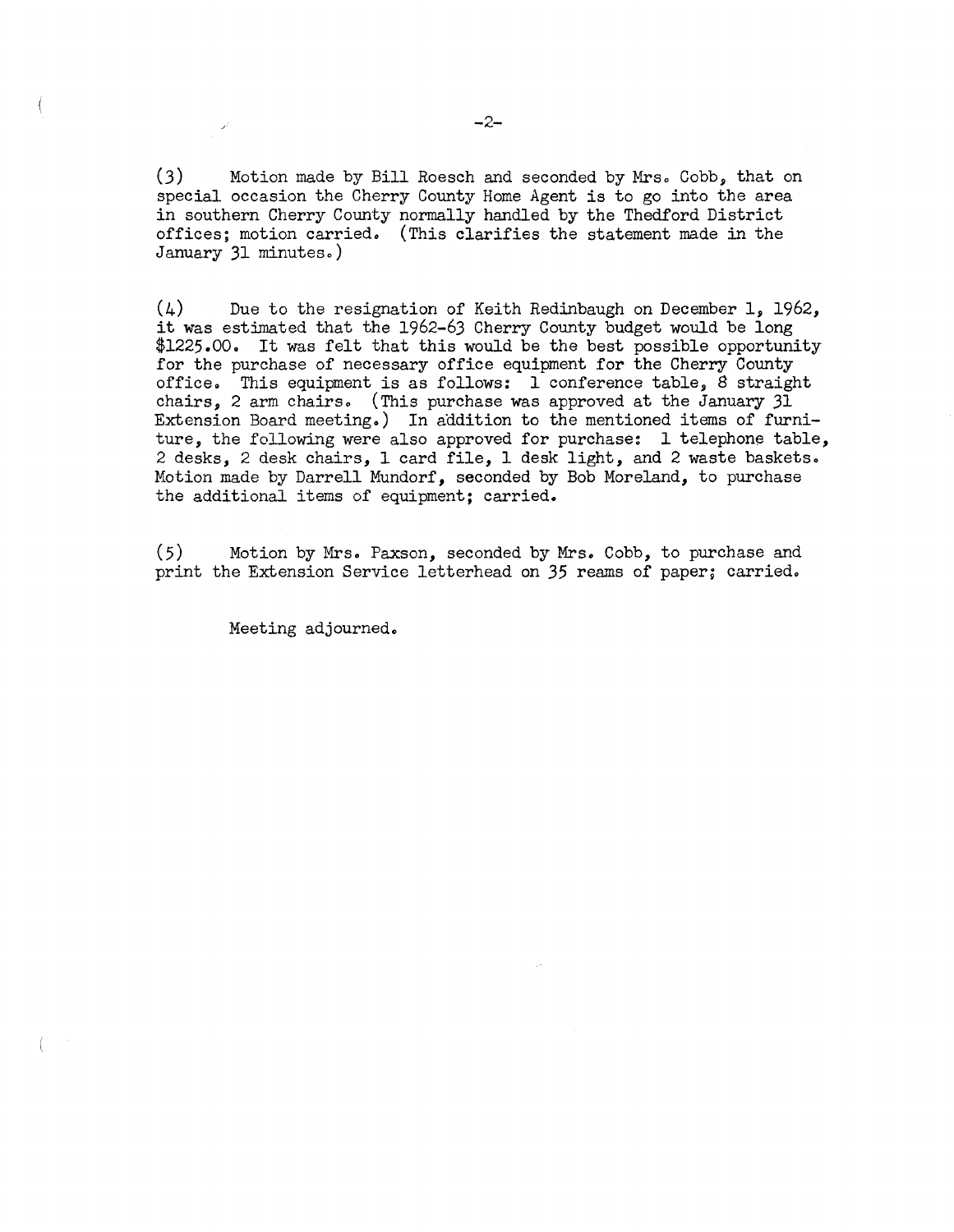## STATISTICAL REPORT OF WORK DONE IN SOUTH CHERRY COUNTY

| SUMMARY OF WORK DONE IN SOUTH CHERRY COUNTY, February 1, 1962 to February 1, 1963 |              |                 |            |              |                 |
|-----------------------------------------------------------------------------------|--------------|-----------------|------------|--------------|-----------------|
| OFFICE                                                                            | RANCH VISITS | OFFICE<br>CALLS | TEL. CALLS | <b>MILES</b> | DAYS WORKED     |
| TOTAL WORK DONE<br>IN THEOFORD DISTUICT<br>(Including So. Cherry<br>Country)      | 535          | 1,381           | 775        | 29,680       | 493             |
| Mullen Ext. Office                                                                | 62           | 161             | 110        | 3,875        | 66              |
| % of total work done                                                              | 26%          | 39%             | 44%        | 24%          | 27%             |
| Thedford Ext. Office                                                              | 6            | 59              | 28         | 781          | $^{43}_{17\%}$  |
| % of total work done                                                              | 2%           | 5%              | 5%         | 6%           |                 |
| Both offices                                                                      | 68           | 220             | 138        | 4,656        | 109             |
| % of total work done                                                              | 13%          | 16%             | 18%        | 16%          | $22\frac{1}{6}$ |

PARTICIPATION OF SCUTH CHERRY COUNTY RESIDENTS IN THEDFORD DISTRICT EXTENSION WORK - 1962 Home Extension Club Members -- 39 out of a total of 182 in the Thedford District or 21%. 4-H Club Hembers **--** 66 out of a total of 345 in the Thedford District or 19%.

Production Testing Cooperators  $--$  9 out of a total of 31 in the Thedford District or  $29\%$ . (Not including 2 ranchers who own considerable land in Cherry County, but are residents of other counties.)

AMOUNTS CONTRIBUTED BY PARTICIPATING COUNTIES, THEDFORD DISTRICT, 1956 to 1963

| <b>YEAR</b> | Total Budget:<br>(Blaine-Thomas<br>Grant-Hooker<br>Counties) | Total Budget:<br>(Including Cherry<br>Co. Contributions) | Amount contributed yearly<br>by each (Blaine, Thomas,<br>Hooker & Grant) Counties. by Cherry Co. (Cherry Co.) | Amount<br>Contributed | $%$ of total<br>contributed |
|-------------|--------------------------------------------------------------|----------------------------------------------------------|---------------------------------------------------------------------------------------------------------------|-----------------------|-----------------------------|
| 1956-1957   | \$4,600,00                                                   | \$5,525.00                                               | \$1,150.00                                                                                                    | \$925.00              | 17%                         |
| 1957-1958   | \$4,800,00                                                   | \$5,725.00                                               | 31,200,00                                                                                                     | \$925.00              | 16'                         |
| 1958-1959   | \$5,000,00                                                   | \$5,925.00                                               | \$1,250.00                                                                                                    | \$925.00              | $16\%$                      |
| 1959-1960   | \$5,240.00                                                   | \$6,165.00                                               | \$1,310.00                                                                                                    | \$925.00              | 15%                         |
| 1960-1961   | \$5,450.00                                                   | \$6,375.00                                               | \$1,362.50                                                                                                    | \$925.00              | $15\%$                      |
| 1961-1962   | \$5,715.00                                                   | \$6,640.00                                               | 1,428.75                                                                                                      | \$925.00              | 14%                         |
| 1962-1963   | \$6,435.00                                                   | 360.00                                                   | \$1,608.75                                                                                                    | \$925,00              | 13%                         |
| TOTAL       | \$37,240,00                                                  | \$43,715.00                                              | .59,310.00                                                                                                    | \$6,475.00            | 15%                         |

Total Land area of Cherry County served by the Thedford District -- approximately  $1,800$ square miles, or approx.  $1/3$  of Cherry County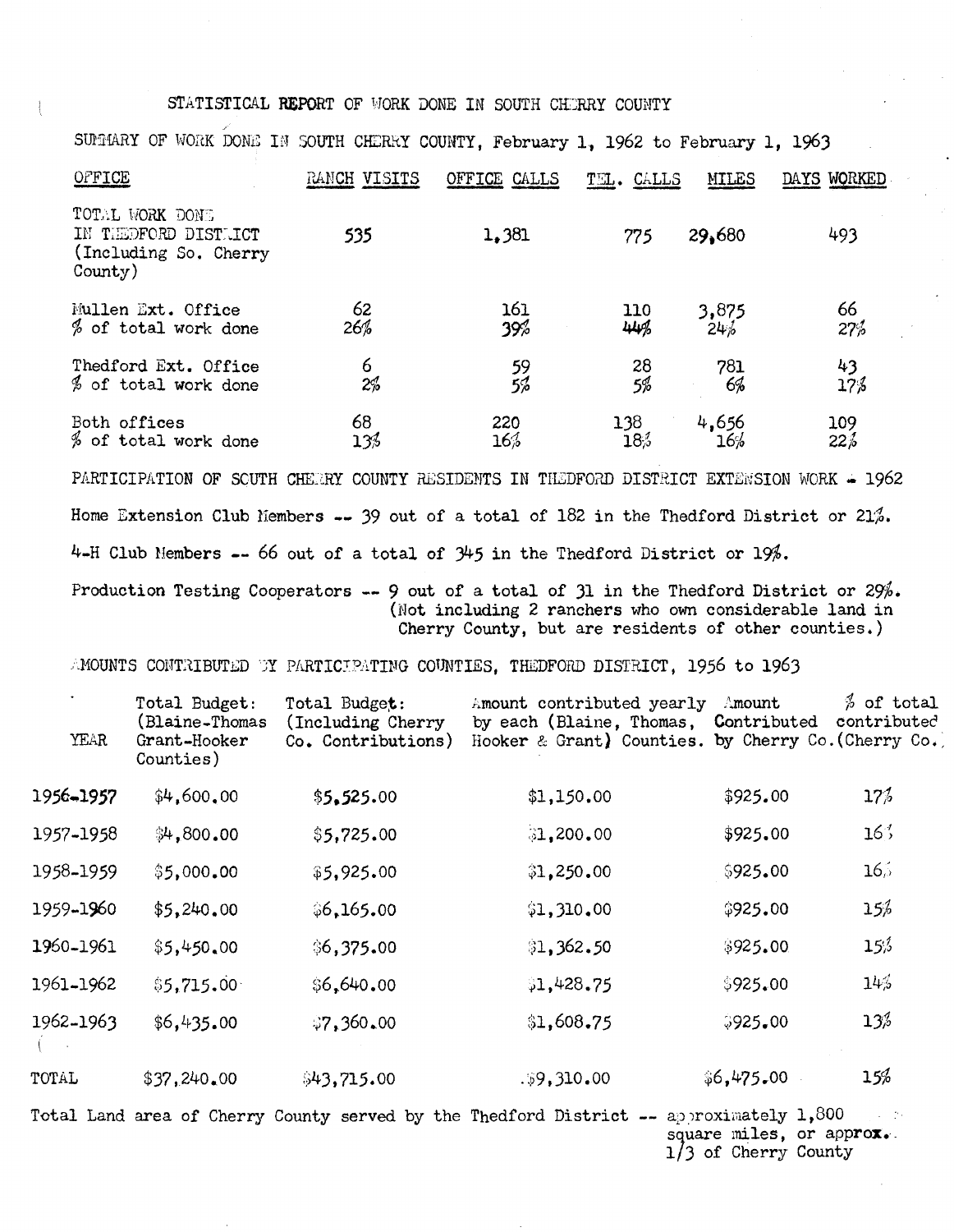## County Extension Board Meeting January 31, 1963

## PRESENT: Ralph Daniels, Clem Foster, Mrs. Merle Paxson, Mrs. Wm. Cobb, Gordon McLeod, Henry Fox and Agent Stokely

Meeting called to order by President Daniels following the combined annual meeting. Both meetings were held in the Jordan Hotel Party Room. Minutes of the December 4th meeting were read and approved. The financial report was given by Agent Stokely.

## OLD BUSINESS:

(1) Agent Stokely explained the program projection phase that had been done to assist the County Extension Board in preparing a five year Extension Program.

#### NEW BUSINESS:

- (1) Election of officers:
	- a. Ralph Daniels nominated for president by Gordon McLeod. Henry Fox moved that nominations be closed; seconded by Gordon McLeod; Ralph Daniels elected.
	- b. Henry Fox nominated for vice-president by Gordon McLeod; Mrs. Paxson moved that nominations be closed; seconded by Mrs. Cobb; Henry Fox elected.
	- c. Clem Foster nominated for secretary-treasurer by Mrs. Cobb; Gordon McLeod nominated by Clem Foster; nominations closed; Clem Foster elected.

(2) Discussion of Office Assistant's salary. Mrs. Paxson made the motion that Office Assistant's salary be raised to \$275.00 effective February 1, 1963, seconded by Mrs. Cobb; motion carried.

(3) Discussion of Associate Agent and Home Agent. Mrs. Paxson was asked to write Mrs. Leslie Kime and get information as to her qualifications as Home Agent. If Mrs. Kime is qualified and interested, she will be recommended to the State Extension Office as Home Agent in Cherry County. If not, an Associate Agent should be considered to work in Cherry County.  $(3\epsilon\epsilon \quad A_{\ell}v^{11}/6 \quad mivutes)$ 

(4) Discussion on office typewriter. Motion made by Foster to purchase a new typewriter; seconded by Mrs. Paxson; carried.

(5) Ralph Daniels indicated that the Extension Service should purchase new chairs and conference table for the office, providing the funds are available.

Meeting adjourned.